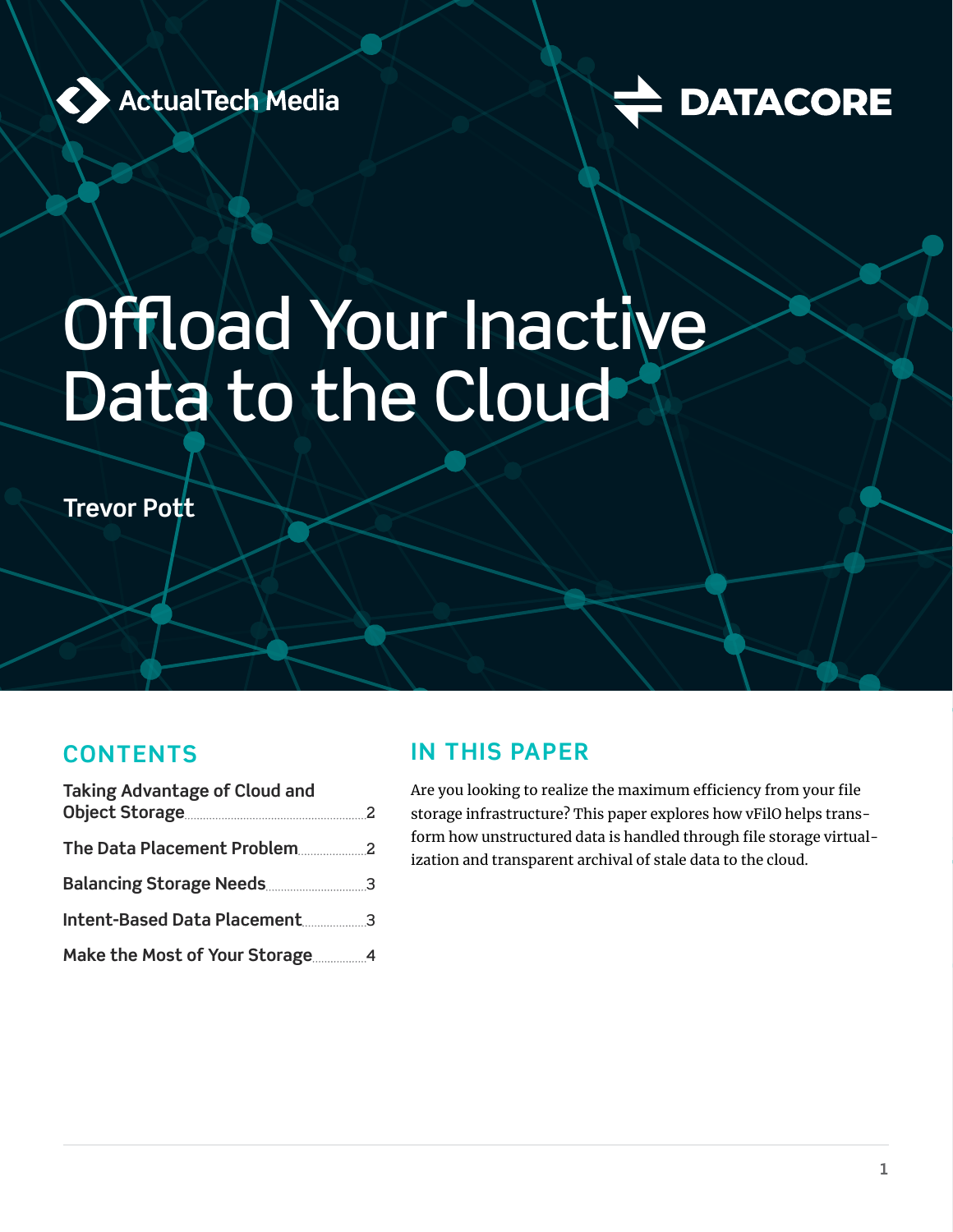<span id="page-1-0"></span>Maintaining and scaling out multiple file servers and NAS systems quickly gets expensive. How much you spend to store data should be proportional to its value at the time, but no one has the time to go through each file or folder to identify what can be deleted, moved, or archived. DataCore vFilO solves this problem—without compromise.

The cost-effectiveness of storage can be measured in terms of utilization, performance efficiency, and placement optimization. Getting the biggest bang for your buck is not only about using what you have as efficiently as possible, it's also about making sure you're only putting on fast, expensive storage the data that absolutely needs to be there.

DataCore vFilO is a file and object storage virtualization solution that can determine where files should be placed based on age, last access, or other attributes of a file's metadata. Since these characteristics change over time, vFilO regularly checks these parameters to decide if the file should be moved to a different class of storage, including the cloud, that's most appropriate.

This process is completely transparent to end users. While the file may have been moved from one storage device to another, it still appears in the same folder it's always been in, on the same share. Files that have been moved, even those that have been archived to cloud storage, remain available to users, as if they'd never been relocated.

vFilO provides this functionality automatically, and it's a practical solution to a number of efficiency and cost problems common to file storage. DataCore vFilO frees up expensive storage space in your infrastructure, allowing for both active data growth and keeping redundant copies of data for higher levels of protection, while achieving significant cost savings.

#### **Taking Advantage of Cloud and Object Storage**

File lifecycles are reasonably predictable. Most files are written to several times in rapid succession during creation and initial revision, and then never touched again. These files do little more than occupy space, but have to be kept around for legal reasons, or because they're

required by an application to function, even if they're only very rarely accessed.

With vFilO, individual files that meet certain criteria are moved to different classes of storage. Most organizations have at least one fast file storage device, (high throughput, low latency), which is typically quite expensive. On the other end of the spectrum are public cloud storage and on-premises object storage: These are typically much slower, but also far less expensive.

DataCore vFilO frees up expensive storage space in your infrastructure, allowing for both active data growth and keeping redundant copies of data for higher levels of protection, while achieving significant cost savings.

Fast file storage makes users and applications happy. Cheap object storage makes the finance department happy. With vFilO it's possible to take advantage of both without compromising the user experience, breaking the budget, or breaking any applications.

# **The Data Placement Problem**

For various reasons—personal preference, company policy, how an application is built, or legal/regulatory issues—files are often confined to specific directories, in specific shares. Because of this, their storage systems quickly fill up regardless of how often the files are used or how important they are.

Traditionally, when an organization starts running out of room on one department's storage system, it'll start using space on another department's storage system. Sometimes that's an officially IT-sanctioned activity and sometimes it's not, but it usually causes problems. Applications need to know exactly where the files they operate on are located, so you can't simply move those files around. And humans get annoyed if data isn't where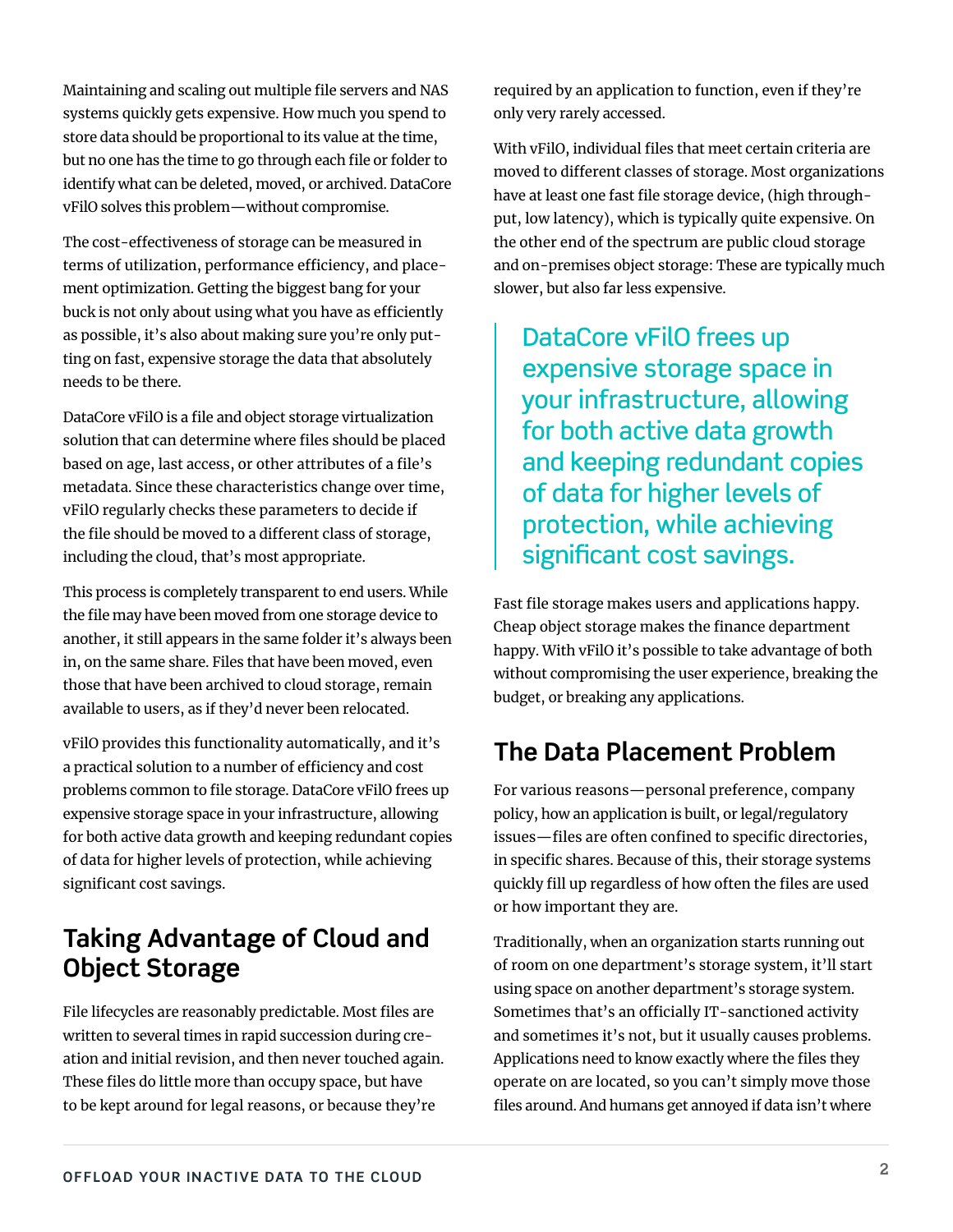they expect it to be, which can turn pragmatic IT decisions into an office politics problem.

Determining what data is "hot" (in active use) and what's not can't be done manually. Even small organizations have millions of files, and staffing such a position would be a nightmare. Manually reviewing file usage statistics to determine where they should be placed is a legitimate candidate for the worst desk job ever.

Much of the difficulty stems from the fact that file location doesn't tend to reflect either usage patterns (hot, warm, cold), or the relative importance of a file. An end user's home directory or an application's resource folder might contain thousands or even millions of files, with a significant percentage not having been read or written to in years.

So how do you solve the data placement problem? Traditional approaches to tiering and archiving data were cumbersome. They typically involved removing data from existing file structures, which meant trying to find and restore anything that had been archived to cheaper storage, which was painful.

With DataCore vFilO, data remains accessible in its original location no matter what tier of storage it's on, and this ensures that organizations are able to make the most efficient use of their existing storage infrastructure by eliminating the problem of "stranded capacity." With all storage under vFilO management, storage system free space becomes a resource that can be made available to the entire organization, without breaking applications or changing where people look for files.

# **Balancing Storage Needs**

The quality of storage products varies greatly. Throughput, latency, and write resiliency all vary depending on the type of workload a storage product was designed for. This variability in performance characteristics is accompanied by a corresponding (and often quite dramatic) differentiation in price.

Thus, it's generally not considered the best of plans to put inactive data that no one (person or machine) is using onto the best storage in your organization. No company wants to spend too much on irrelevant data

that rapidly accumulates, but actually accomplishing any form of file tiering or distribution across multiple file storage systems has traditionally been complicated. All the more difficult when different models of filers and NAS devices are involved.

How do you migrate a file to a cheaper storage system and still retrieve it when you have to, without breaking all those familiar folder/directory hierarchies we organize our files into? Not knowing where a file has gone is an annoying productivity drain to a human, but it will break applications.

## Not knowing where a file has gone is an annoying productivity drain to a human, but it will break applications.

With vFilO, however, files will be individually moved to different storage systems based on criteria determined by the organization. This eliminates the need for traditional rigid hardware assignments that cause large imbalances in space consumption and response. Marketing no longer needs to experience sluggish response because they got stuck on a slow file server, while finance is less concerned with performance because they landed on a much faster system.

Not all storage is created equal, nor is the cost of maintaining that storage equal, but with DataCore vFilO organizations can manage storage capacity and performance independently of one another, and independently of departmental silos within their institution. If you need better file server performance, you add another fast file storage system to the pool. If you need more capacity, you can add more storage, or archive more data off to the cloud. But first, vFilO makes more room on the existing faster storage by migrating out files that don't need the speed.

# **Intent-Based Data Placement**

DataCore vFilO virtualizes separate file shares across the organization under a single global namespace by assimilating and pooling the individual file storage systems.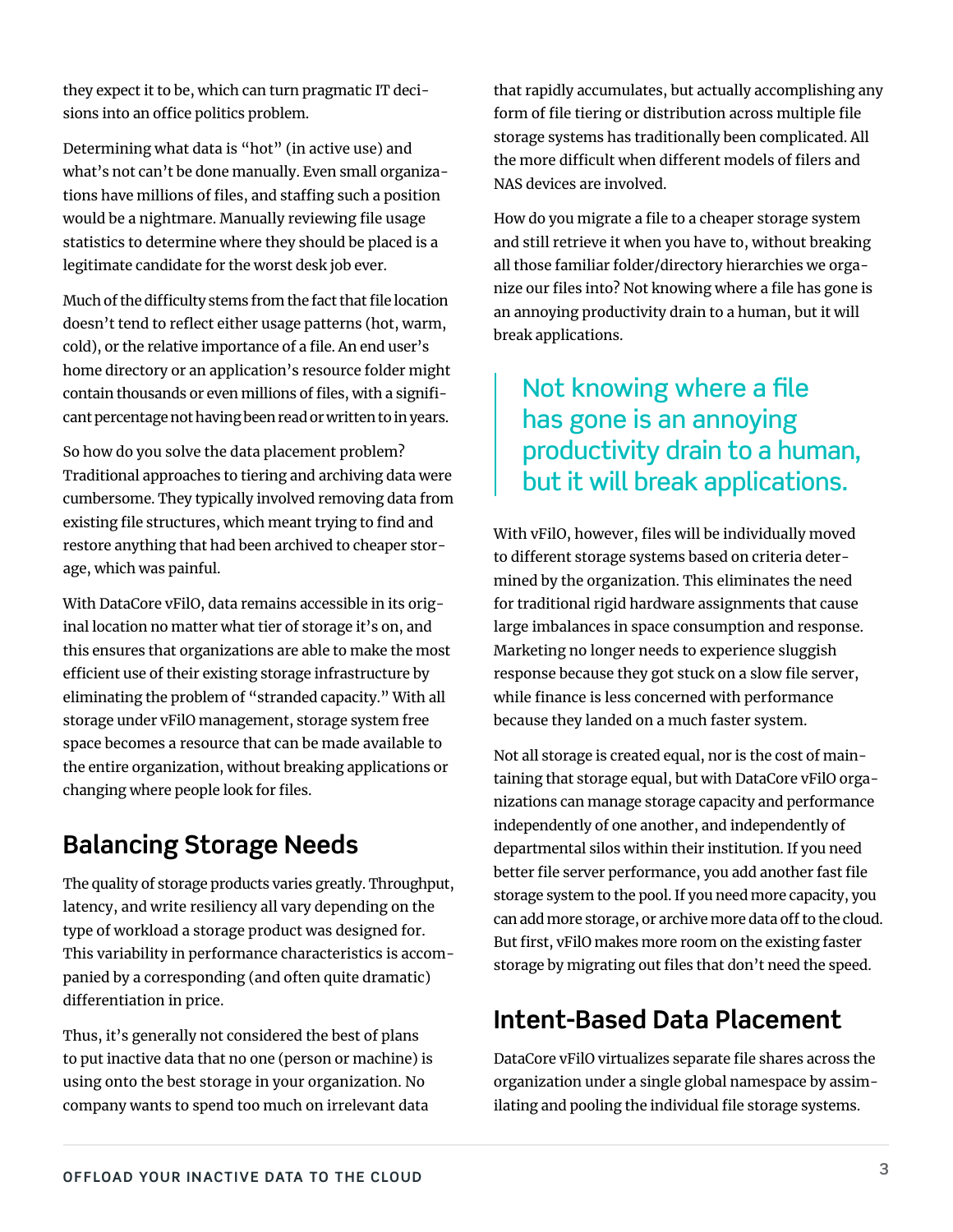This untethers the namespace (where files appear to exist, from a file and share structure standpoint) from the physical storage on which the data exists. This saves organizations money by allowing less frequently used data to drift to inexpensive storage systems. And vFilO offers administrators a number of mechanisms to determine which files end up where.

Intent-based data placement allows data placement of individual files within a given folder structure to different storage devices while still presenting a single folder structure to the end user or application.

For some organizations, simply allowing vFilO to make data placement decisions based on usage would, in and of itself, be a significant improvement. Even without any further refinement, this can reduce both stranded performance and stranded capacity across entire organizations.

But for many organizations, storage decisions aren't that simple. Like data, not all workloads are created equal. Making different storage classes (storage systems with different price/performance characteristics) available is part of the answer, but both capacity and performance crunches do happen—especially in organizations with strong seasonal usage patterns—and it's important for administrators to have other mechanisms for controlling data placement.

DataCore vFilO allows administrators to perform intentbased data placement. This means they can get more performance for workloads that need it without significant budget impacts. Administrators can designate certain data as requiring more resiliency than other data, ensuring that multiple copies are kept throughout the storage pool, and can even make snapshots of data available for use by dev and test, or auditors, quickly and easily without impacting production data.



<span id="page-3-0"></span>Moving inactive data to the cloud using DataCore vFilO

Figure 1: File storage with and without DataCore vFiLO

Intent-based data placement also allows system administrators to geolocate copies of data to make access easier for distributed workforces and workloads. Certain storage classes (such as cloud) are great targets for deduplication and compression, reducing costs even further.

Most importantly, intent-based data placement allows data placement of individual files within a given folder structure to different storage devices while still presenting a single folder structure to the end user or application. Frequently used files can be placed on faster storage devices, while infrequently used files are moved to archival storage in the public cloud, or to an on-premises object storage system (see [Figure 1](#page-3-0)).

This capability allows organizations to take full advantage of their fast file storage by ensuring it's only used for files that need the best possible performance. It also allows organizations to offload unused or infrequently used files to storage systems (like the public cloud) where capacity can be rented on an as-needed basis, avoiding significant capital expense.

## **Make the Most of Your Storage**

DataCore vFilO empowers organizations to realize the maximum efficiency from their file storage infrastructure.